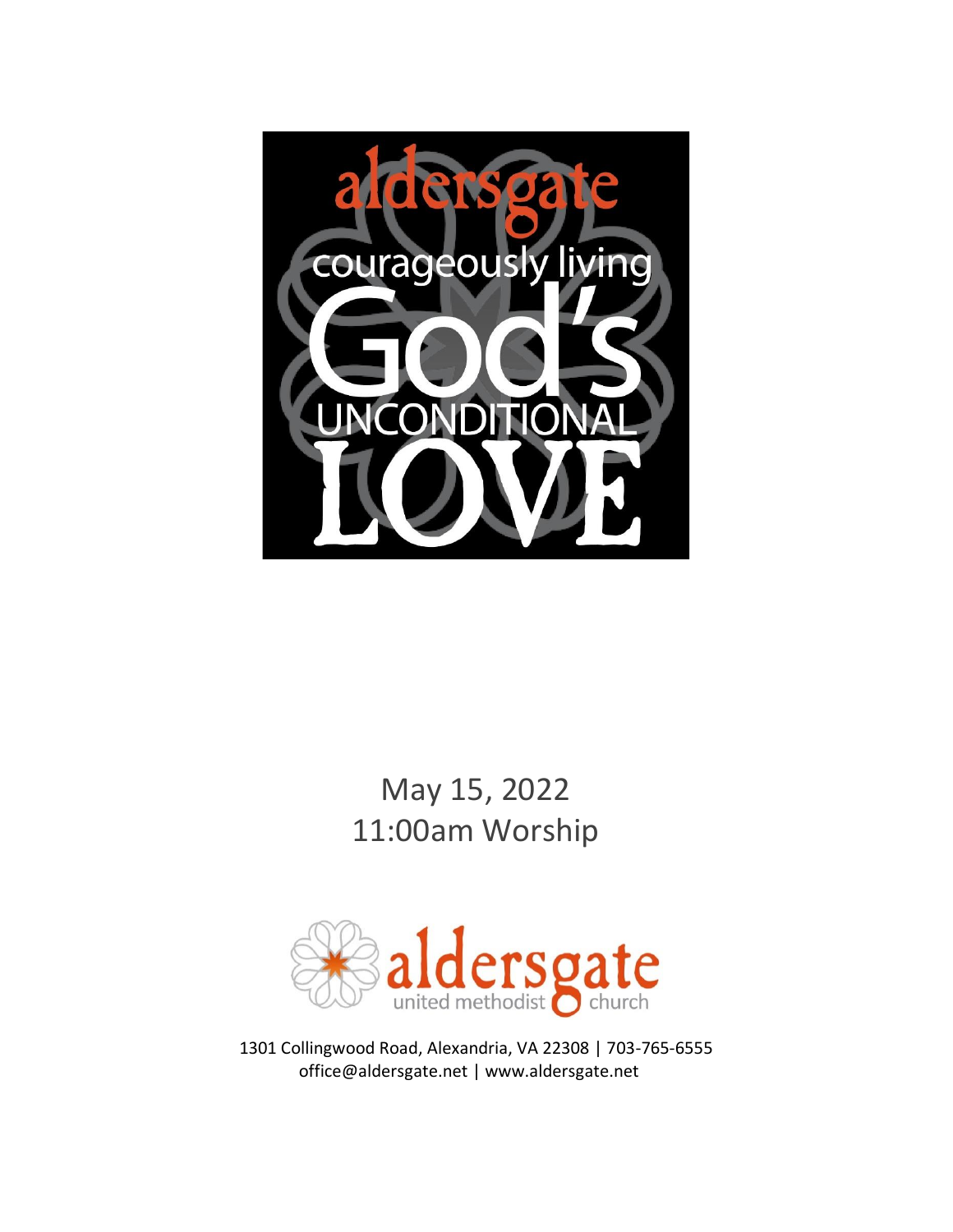# Prelude

Welcome & Community Time

# Mortgage May Ministry Moment

# \* Call to Worship

As the sun rises in the morning, **Let all creation worship God.** From the highest mountains to the deepest seas, **Let all creation proclaim the name of the Lord, for God alone is worthy to be praised.** God alone makes all things new. **All praise, glory, and honor be yours, forever. Amen.**

# \* Hymn #715 | *Rejoice, the Lord is King*

**Rejoice, the Lord is King! Your Lord and King adore; Mortals, give thanks and sing, and triumph evermore. Lift up your heart, lift up your voice; Rejoice; again I say, rejoice.**

**Jesus the Savior reigns, the God of truth and love; When He had purged our stains, he took his seat above. Lift up your heart, lift up your voice; Rejoice; again I say, rejoice.**

**His kingdom cannot fail; he rules o'er earth and heaven; The keys of earth and hell are to our Jesus given. Lift up your heart, lift up your voice; Rejoice; again I say, rejoice.**

**Rejoice in glorious hope! Jesus the judge shall come, And take his servants up to their eternal home. We soon shall hear th' archangel's voice; The trump of God shall sound, rejoice!**

# \* Opening Prayer

**Gracious and loving God, you meet us where we are. We gather together from many walks of life, but we are unified as one heart in the body of Christ. In our time of worship, open our ears to hear your voice; open our eyes to see your glory; open our minds to receive your word; open our hearts to perceive your presence. Amen.**

# \* Gloria

**Glory be to the Father and to the Son and to the Holy Ghost; As it was in the beginning, is now and ever shall be, world without end. Amen. Amen**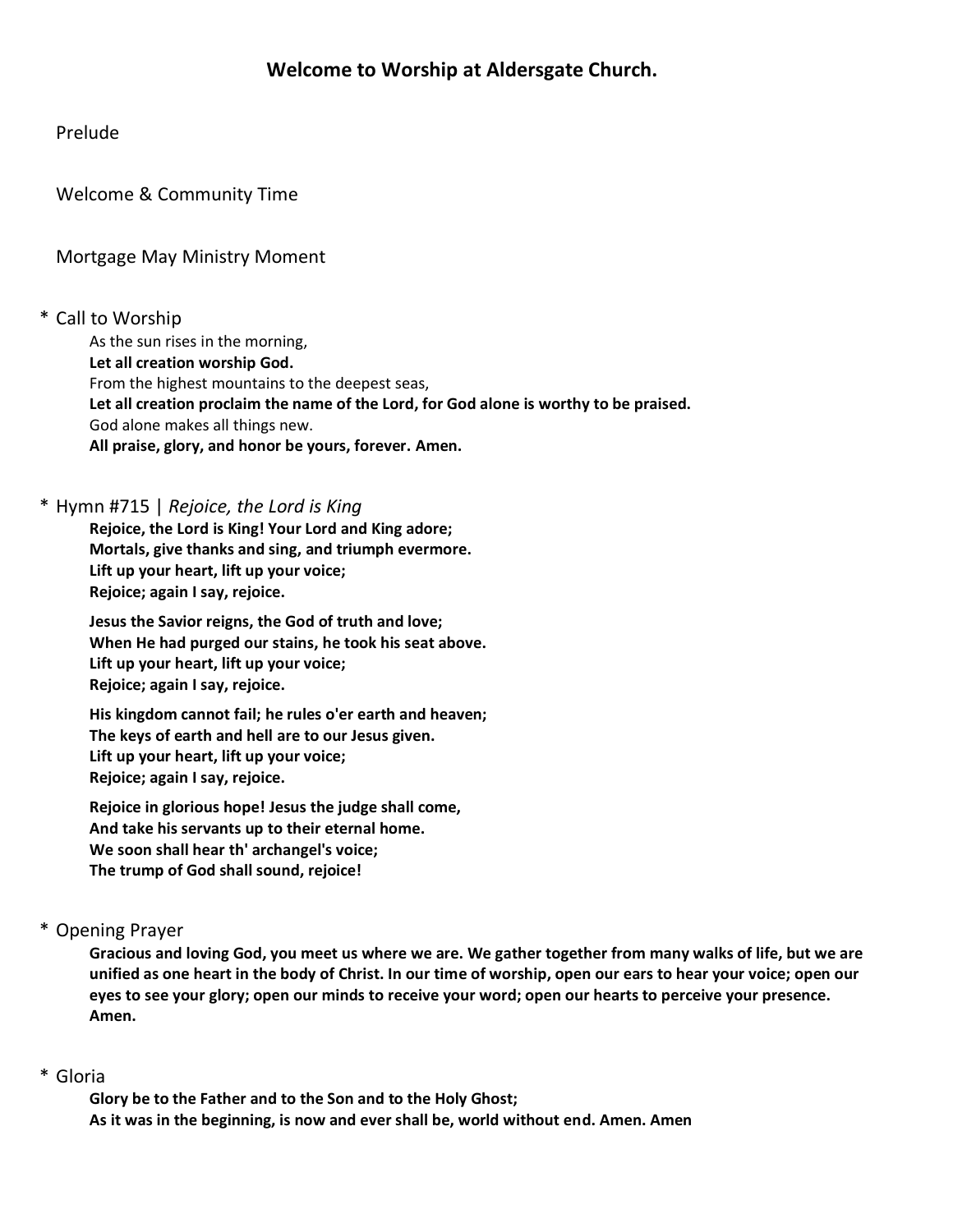### \* Passing of the Peace

Receiving of our Tithes and Offerings

#### \* Doxology

**Praise God, from whom all blessings flow; praise God, all creatures here below; Alleluia! Alleluia! Praise God the source of all our gifts! Praise Jesus Christ whose power uplifts! Praise the Spirit, Holy Spirit! Alleluia! Alleluia! Alleluia!**

# \* Offertory Prayer

#### \* Hymn #308 | *Thine Be The Glory*

**Thine be the glory, risen, conquering Son; Endless is the victory thou o'er death hast won. Angels in bright raiment rolled the stone away, Kept the folded grave-clothes where thy body lay.**

**Thine be the glory, risen, conquering Son; Endless is the victory thou o'er death hast won.**

**Lo! Jesus meets thee, risen from the tomb; Lovingly he greets thee, scatters fear and gloom. Let the church with gladness hymns of triumph sing,**

**Thine be the glory, risen, conquering Son; Endless is the victory thou o'er death hast won.**

**No more we doubt thee, glorious Prince of life! Life is naught without thee; aid us in our strife. Make us more than conquerors, through thy deathless love; Bring us safe through Jordan to thy home above.**

**Thine be the glory, risen, conquering Son; Endless is the victory thou o'er death hast won.** *© World Student Christian Federation | Words Edmond L. Budry, 1902 | Music George F. Handel, 1747 | For use solely with the SongSelect Terms of Use | All rights reserved | CCLI #2987967*

Scripture Listen for the word of God Isaiah 40:27-31

Anthem | Wesley Choir *Majesty*

Sermon | *Have you Heard and Known?* Pastor Clyde Nelson